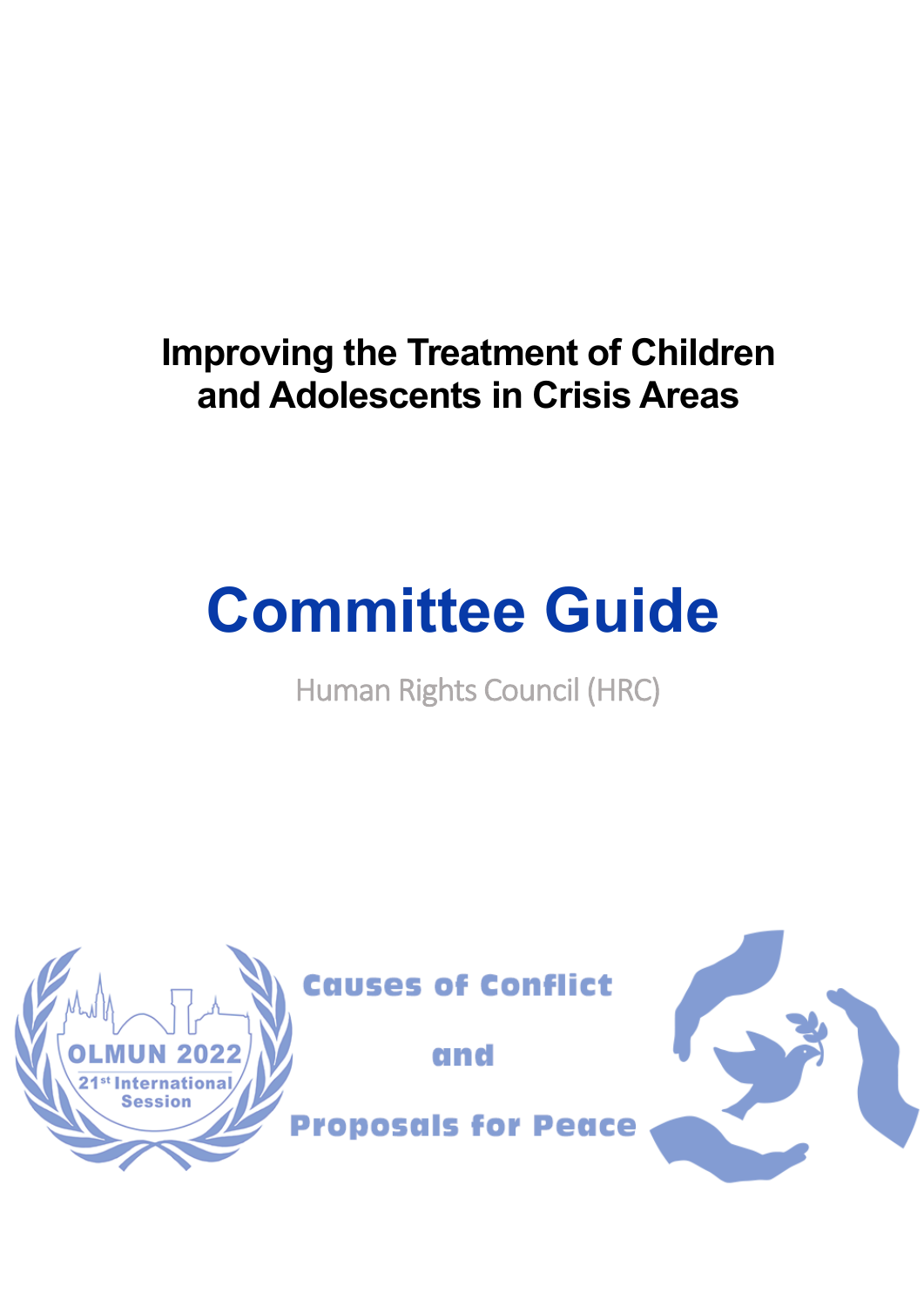# **Table Of Contents**

| 1.   | PERSONAL INTRODUCTIONS:                                              | $\mathbf{1}$   |
|------|----------------------------------------------------------------------|----------------|
| 2.   | THE HUMAS RIGHTS COUNCIL                                             | $\overline{2}$ |
| 3.   | <b>IMPROVING THE TREATMENT OF CHILDREN AND ADOLESCENTS IN CRISIS</b> |                |
|      | <b>AREAS</b>                                                         | $\overline{2}$ |
| 3.1. |                                                                      |                |
| 3.2. |                                                                      |                |
| 3.3. |                                                                      |                |
| 3.4. |                                                                      |                |
| 3.5. |                                                                      |                |
| 3.6. | $\blacksquare$ ives the $\blacktriangle$ we $\blacktriangle$         |                |
| 3.7. |                                                                      |                |
| 3.   | <b>LIST OF HELPFUL RESOURCES FOR YOUR RESEARCH</b>                   | 10             |
| 4.   | <b>HOW TO PREPARE FOR THIS YEAR'S CONFERENCE</b>                     | 12             |
| 5.   | <b>FINAL WORDS</b>                                                   | 13             |
|      |                                                                      |                |

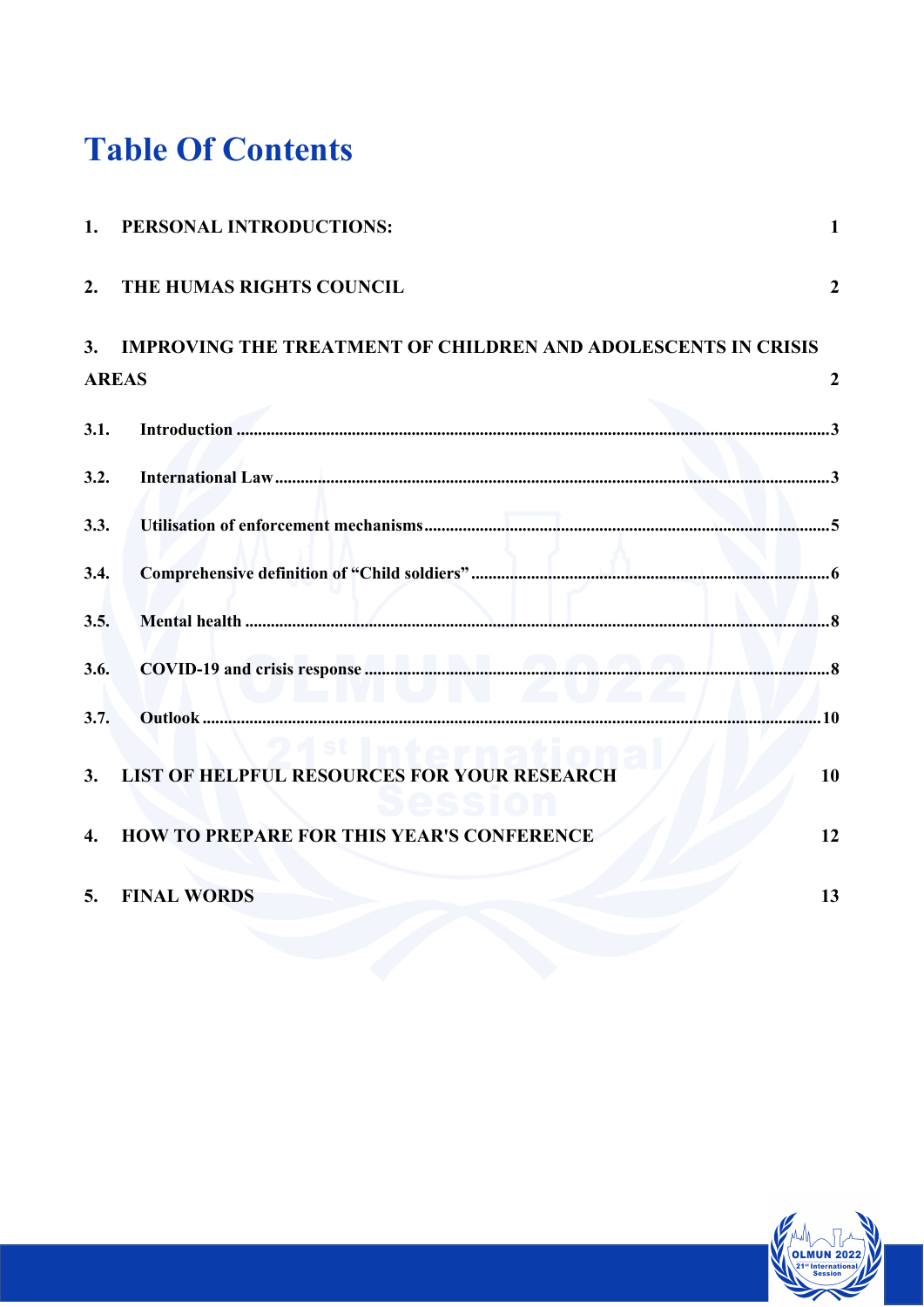## **1. Personal introductions**

#### Honourable Delegates,

We are looking forward to chairing the Human Rights Council with you as our amazing delegates in this year's OLMUN conference. In order to prepare for the conference, this committee guide will give a quick first overview of our topic and give you some ideas for furthering your research. But before we get into all that, we want to start with us briefly introducing ourselves:

Hey guys! I'm Duru and I am 18 years old. I have attended many conferences as a delegate and I have started chairing earlier this year. Last year, I attended OLMUN'21 as a delegate of the UNHRC committee and after one whole year, I will be chairing the UNHRC committee with my beloved cochair Tom! Chairing in OLMUN was one of my biggest goals in my MUN journey. I am really happy and honored to be your chair and I hope we all get along. Some of you will be experienced delegates, while others will be first-timers at MUN, which is perfectly fine since we all have to start from somewhere. Joining MUN conferences, in my opinion, is one of the valuable things you can do while in high school. It offers several advantages, including an enjoyable introduction to politics, the opportunity to learn about other points of view from various nations, and best of all, the opportunity to socialize and make new friends. If you have any further concerns, do not hesitate to contact us.

Moin! My name is Tom and I am 24 years old. As a delegate , my first OLMUN is actually now almost 10 years in the past, since I was a delegate in 2012, 2013 and 2014. After already getting to chair the HRC in last year's OLMUN, this will now be my second time chairing. As most of you know, last year's conference was held online, which led to a lovely, but rather unusual committee experience. That is why this year I am even more excited that I will get to meet you guys in our committee and feel some OLMUN-Nostalgia. Since I graduated from school, I was lucky to have the opportunity to study and work in the US and Uganda for a year each, and am finishing my bachelors degree at the Leuphana University Lüneburg any day now. Besides studying, I am involved in a bunch of academic events at Leuphana, research projects on Open Social Innovation and various forms of student representation or initiatives, like the Student Parliament.

To me, above anything else, getting to know all of you guys with your diverse motivations, backgrounds and opinions will be the most exciting part of this year's conference. Especially after the last two years, in which meeting strangers unfortunately has become such a rare joy for all of us!

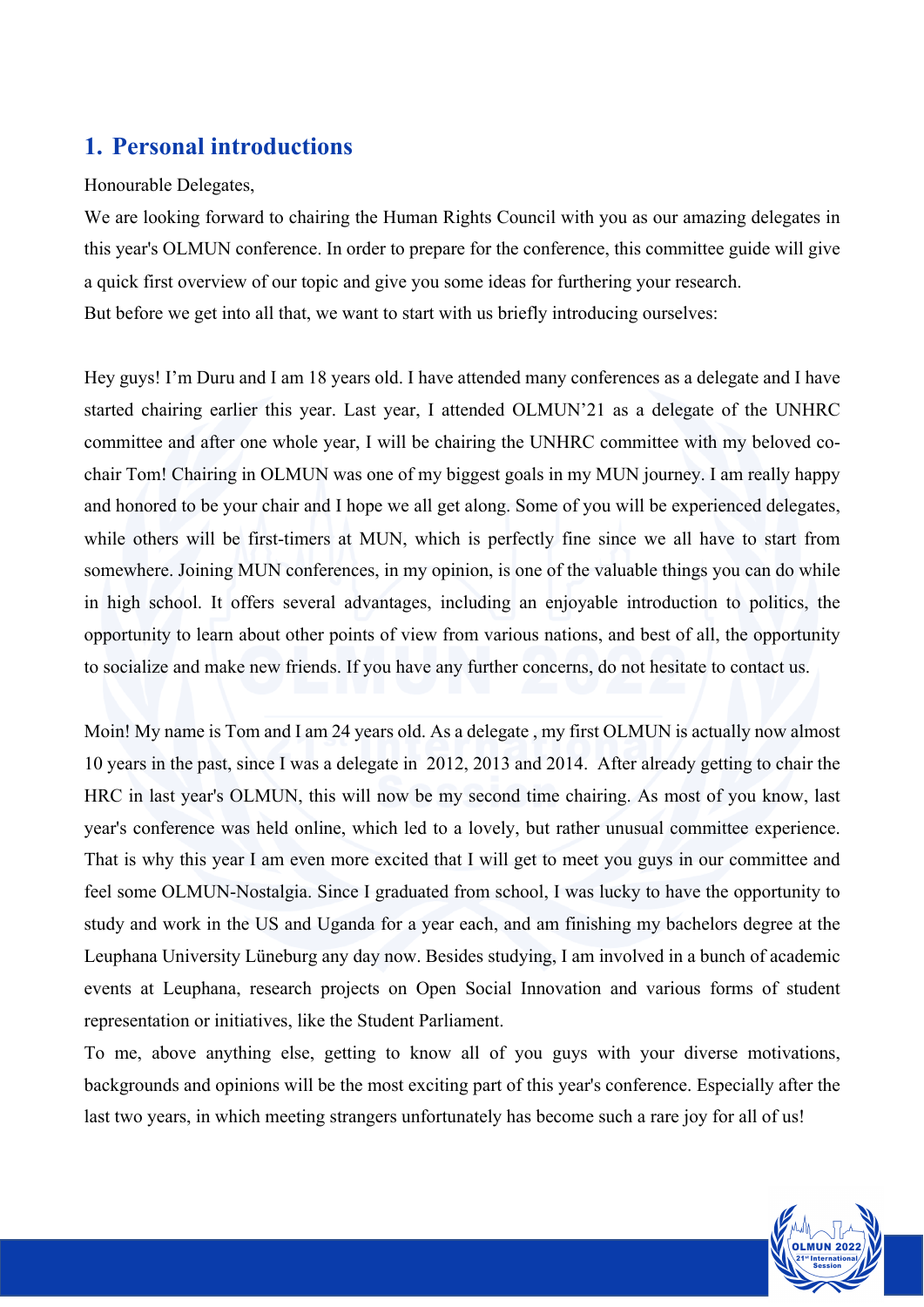## **2. The Humas Rights Council**

In this year's conference, we will have the opportunity to get together in the Human Rights Council (HRC). The HRC was founded as a subsidiary body of the United Nations in 2006. It replaced the Commission on Human Rights, which was regarded as overly politicized. As one of the main UN bodies tasked with human rights protection, the HRC discusses a large variety of issues, from preventing discrimination to political rights and the rights of refugees. In addition to being a discussion forum for these issues, the HRC issues recommendations to the General Assembly and promotes human rights education.

47 member states elected by the General Assembly make up this body, and the HRC meets for at least three sessions a year in Geneva. An innovative mechanism has been introduced in 2006 to improve respect for human rights: in the Universal Periodic Review, the human rights situation in every member state is reviewed every four years and recommendations are issued by the other members. Thus, the HRC hopes to resolve human rights issues through dialogue and practical recommendations. The council can also examine specific problems (thematic mandate) or situations in specific states (country mandate).

If you're curious about what the HRC currently is working on or want to learn more about its mechanisms, more information can be found here: http://www.ohchr.org/en/hrbodies/hrc

## **3. Improving the Treatment of Children and Adolescents in Crisis Areas**

In this year's HRC at the OLMUN conference, you will represent your delegations on how we can improve the treatment of children and adolescents in crisis areas. You will be tasked with something that the real Human Rights Council is also currently working on and will continue to do so even beyond the date of our MUN. To us, this can open up a very interesting pool of information for you as well as enabling you to compare the work done in our committee with the real UN committee. In this committee guide we will give you a brief introduction into the topic by listing some areas of interest and providing you with places to start your research from. But, and we can not emphasize this enough: Please keep in mind that the issues and solutions listed by us should really just serve as an inspiration and are by no means extensive. We are looking forward to seeing your delegation's ideas and opinions on the issue at hand. So find your country's specific angle and priorities in the matter and don't feel discouraged when it differs from what you will find in this committee guide.

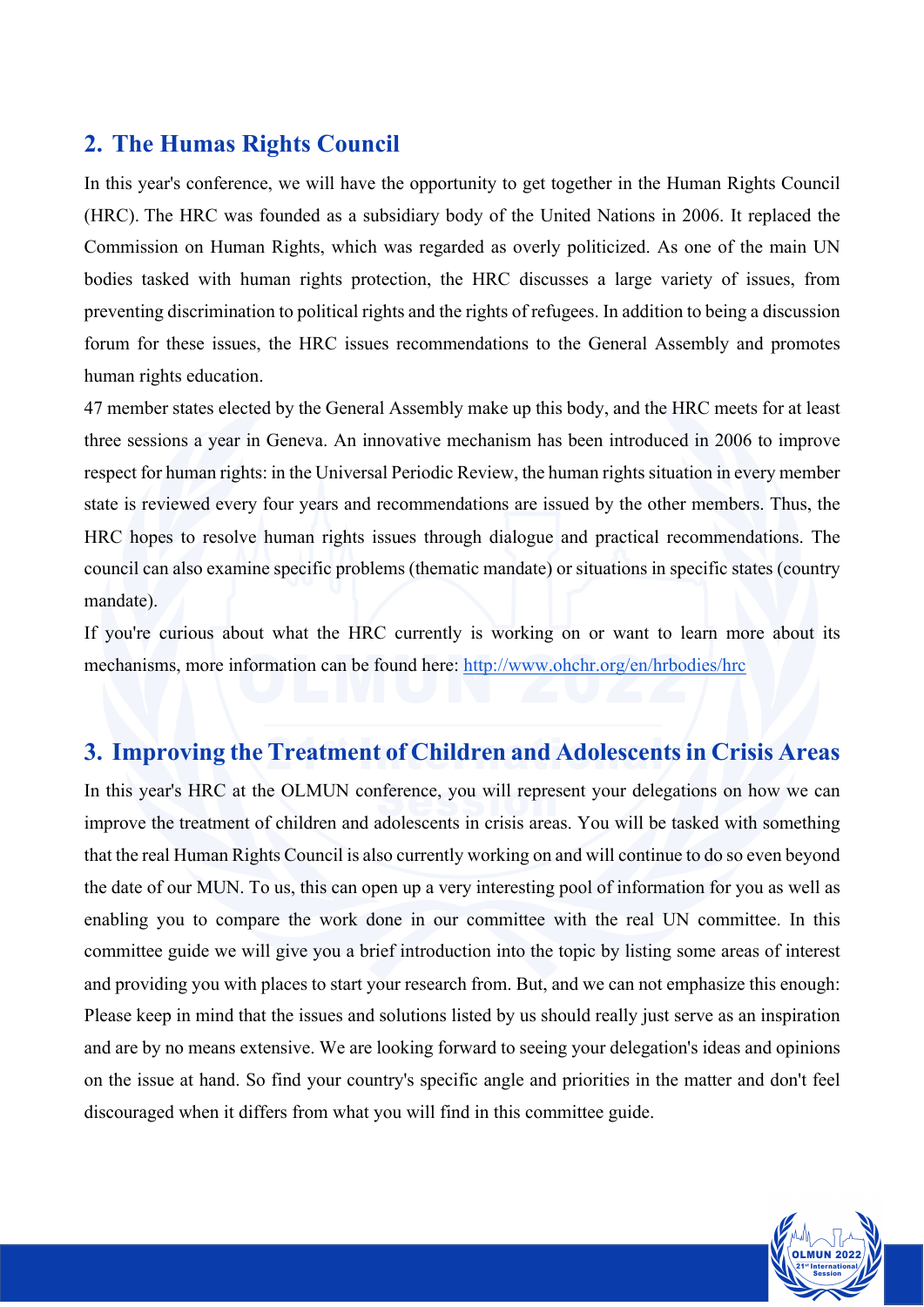In the following, we will try to grasp the issues that children in conflict zones confront. After a quick introduction, we will move to examples of specific issues arising by taking a look at some issues surrounding international law, the recruitment of children in war areas and lastly mental health, in particular with regard to the COVID-19 pandemic.

#### **3.1. Introduction**

In times of humanitarian crisis, Children and adolescents pay the highest price. In crises caused by armed conflicts, natural disasters or other emergencies we see millions of children being exposed to various forms of violence, exploitation, disease, malnutrition, abuse and neglect.

Millions of them lose their homes, parents, friends and, to some degree, their fair chance at shaping their own future with children in crisis areas being the most likely to be in extreme poverty or to not be enrolled in primary school.

Hence, improving the treatment of children and adolescents in crisis areas proves to be a multifaceted issue combining the need for both pressing, short term problems like armed conflicts or gender-based violence as well as long term problems such as a lack of education during crises.

#### **3.2. International Law**

One of the initial concerns of international law on children's rights was the protection of children in armed situations. However, it was handled only with rudimentary protection. The 1907 Hague Convention Respecting the Laws and Customs of War and Land also incorporated the principle of respect for family life with total disregard to considering whether children with their families and or separated from them required additional levels of protection. Furthermore, the 1924 Declaration of the Rights of the Child, which sprang from concerns for children impacted by armed wars in the Balkans, stated merely that "children should be the first to receive help in times of hardship." **<sup>1</sup>**

Nonetheless, the 1949 Geneva Convention on the Protection of Civilians, also known as "Geneva Convention 4," altered the situation by incorporating 17 articles, the majority of which were concerned with children. It provided additional protection to adolescents in both inhabited and vacant areas.<sup>2</sup> While the 1949 Geneva Convention<sup>3</sup> was a success in comparison to previous attempts addressing the



Hague Convention No. 4. Art. 46. "Family Honour and Rights, the lives of persons ... must be respected". Arts. 42 – 56 apply to civilians generally.

<sup>2</sup> Art. 3; in Van Bueren. International Documents on Children (1993)

 $3$  Arts, 14, 17, 23 – 27, 40, 50, 51, 68, 76, 81, 82, 89, 94 and 132.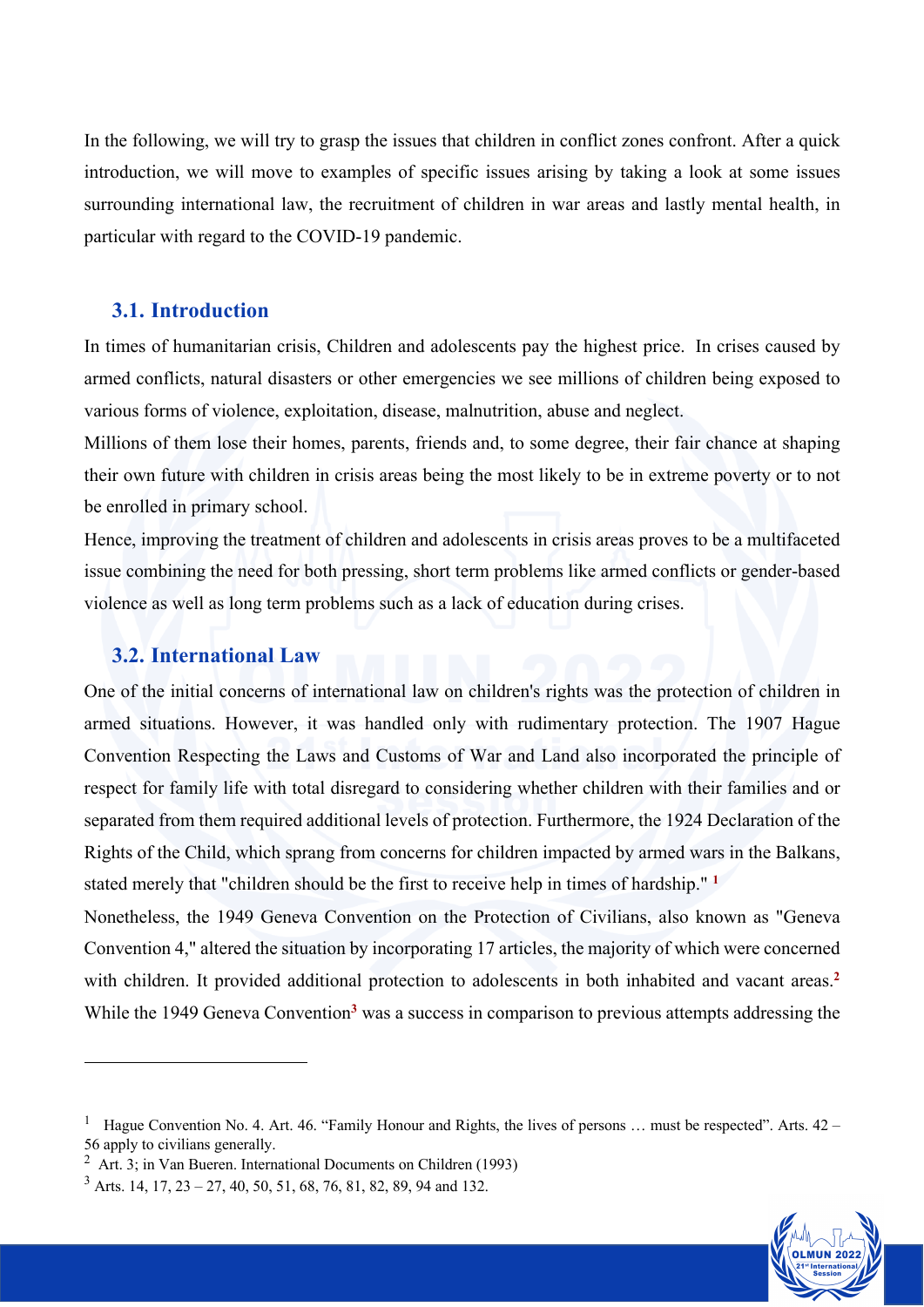problems of children caught up in armed conflicts, it lacked a minimum age requirement for children's participation in hostilities and provided no additional specific protection for those caught up in an increasing number of internal armed conflicts. **<sup>4</sup>**

In an attempt to address the problem, the United Nations General Assembly adopted the "Declaration on the Protection of Women and Children in Emergencies and Armed Conflicts"**<sup>5</sup>** in 1974, with the Preamble drafted as "Bearing in mind the need to provide special protection for women and children belonging to the civilian population".**<sup>6</sup>** It is apparent that the Assembly's jurisdiction did not extend to the question of juvenile fighters. Nevertheless, the Declaration's ratification aided the approval of two further Protocols to the Geneva Convention on the guarantee of specific protection to children. **<sup>7</sup>** These two supplementary Protocols to the Geneva Convention established a less controversial framework for improving the standards of protection for children in combat zones. However, these Protocols remain to be not as meaningful as the convention itself, as there were signed by fewer governments<sup>8</sup>.<sup>9</sup>

Given the non-uniform set of customs and ideas amongst societies and the dissimilar definitions of the "child" in different cultures, establishing a clearer set of rules for protecting children involved in or from the participation of armed conflicts will assist in setting a uniform set of standards across the globe. This can be done, for example, by adding new protocols to the current ones in order to clarify the treaties' meaning. This will assist to clear up any doubts about whether and under what conditions children are actually protected under international law. These, for example, will strengthen the legitimacy of sanctions and international law by requiring all military forces to follow the same set of standards. The Optional Protocol to the International Covenant on Economic, Social, and Cultural Rights, for example, was approved in 2008 to "clarify the content and extent" of the original treaty and "help States in understanding their duties." **<sup>10</sup>**

<sup>&</sup>lt;sup>10</sup> Office for the High Commissioner for Human Rights, 2010, 'An Optional Protocol to the International Covenant on Economic, Social and Cultural Rights', Note for National Human Rights Institutions.



 $<sup>4</sup>$  Ibid.</sup>

<sup>5</sup> Van Bueren, 1993, 'International Documents on Children.

<sup>6</sup> Ibid.

 $<sup>7</sup>$  Adopted in 1977 by the Diplomatic Conference, first session held in 1974. Conference was convened by the Swiss</sup> Government in its capacity as the depository of the Geneva Conventions.

<sup>&</sup>lt;sup>8</sup> The four Geneva Conventions have 181 State parties whereas Protocol 1 has 123 parties and Protocol 2 with 116 parties as at 10 June 1993: (1993) 294 Int. Rev. Red Cross 256.

<sup>&</sup>lt;sup>9</sup> Protocol Additional to the Geneva Conventions of 12 August 1949, and relating to the Protection of Victims of International Armed Conflicts (Additional Protocol I), Article 77(2), (8 June 1977).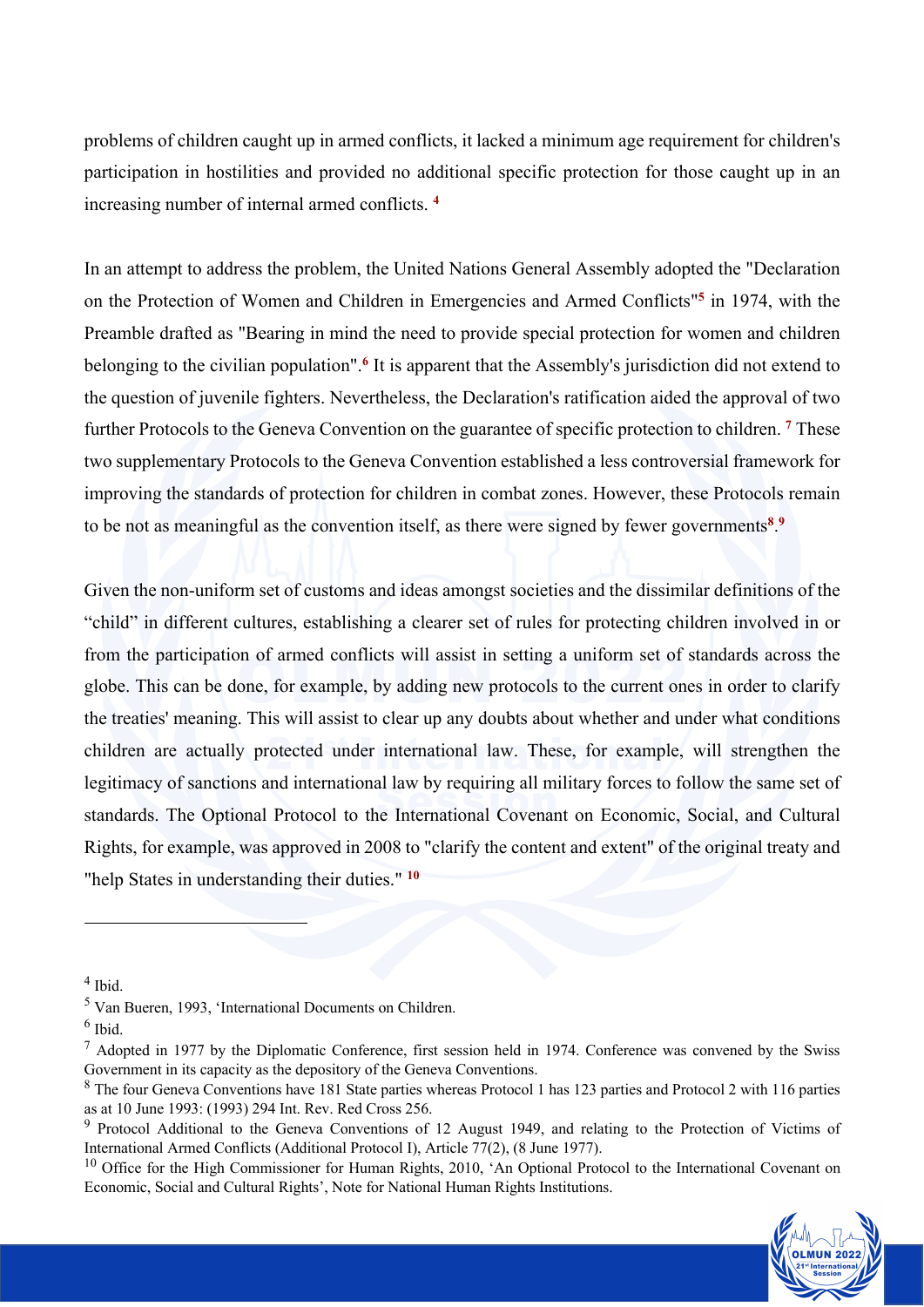#### **3.3. Utilisation of enforcement mechanisms**

The International Criminal Court (ICC) is often considered as one of the most credible threats facing leaders of warring parties.**<sup>11</sup>** The "International Criminal Court has the capacity to exercise its jurisdiction over people for the most severe crimes of international concern," according to the Rome Statute.**<sup>12</sup>** This mandate has allowed the International Criminal Court to prosecute cases such as Thomas Lubanga Dyilo of the Democratic Republic of Congo (DRC) under Article 8 of the Rome Statute for inducting youngsters into the Union of Congolese Patriots.**<sup>13</sup>** Utilizing this power, the ICC was also authorized to issue an arrest warrant against an acting head of state, Sudanese President Omar al-Bashir, on March 4, 2009.**<sup>14</sup>** This arrest warrant in particular emphasizes the idea that the international community "should not wait for the end of a war crime before pursuing those guilty." <sup>15</sup>In order to ensure that states honor and carry out their obligations under the accords, efforts should be made to boost ratification and effective enforcement of international treaties. This effort would, for example, assist in reaffirming the core principle of universal jurisdiction for the International Criminal Court, which is meant to rely on the 111 States who have signed the Rome Statute to refer violations and prosecute perpetrators. This means that the ICC however does not have its own internal police force to fulfill its function. As a result, justice is sometimes delayed or not delivered at all, as evidenced by the fact that a warrant of arrest issued in 2005 against LRA Leader Joseph Kony of Uganda**<sup>16</sup>**, which contained allegations of enrolling child soldiers through abduction, was still unfulfilled as of April 2010.

#### **3.4.Children and adolescents in conflict areas**

In today's world, the suffering of children caught up in combat zones cannot be understated. Conflicts in several countries such as but not limited to Sudan, Angola, Somalia, the former Yugoslavia or more recently in Syria or Ukraine led to terrible consequences for children and adolescents.**<sup>17</sup>**



 $11$  Grono, N., International Crisis Group, Presentation on the Prosecutorial Strategy for 2007-9 at the Second Public Hearing of the Office of the Prosecutor (26 September 2006).

<sup>&</sup>lt;sup>12</sup> Rome Statute, Article 1.

<sup>&</sup>lt;sup>13</sup> The Prosecutor v. Thomas Lubanga Dyilo (10 February 2006) ICC-01/04-01/06, Pre-Trial Chamber I, Arrest Warrant.

<sup>&</sup>lt;sup>14</sup> The Prosecutor v Omar Hassan Ahmed Al Bashir (4 March 2009) ICC-02/05-01/09, Pre-Trial Chamber I, Arrest Warrant.

<sup>&</sup>lt;sup>15</sup> Singer, P.W., 2004, 'Talk is Cheap: Getting Serious about Preventing Child Soldiers', 561 Cornell International Law Journal 561 – 86.

<sup>&</sup>lt;sup>16</sup> The Prosecutor v. Joseph Kony (27 September 2005) ICC-012/04-01/05-53, Pre-Trial Chamber II, Arrest Warrant.

<sup>17</sup> Rosenblatt, 1983, 'Children of War'.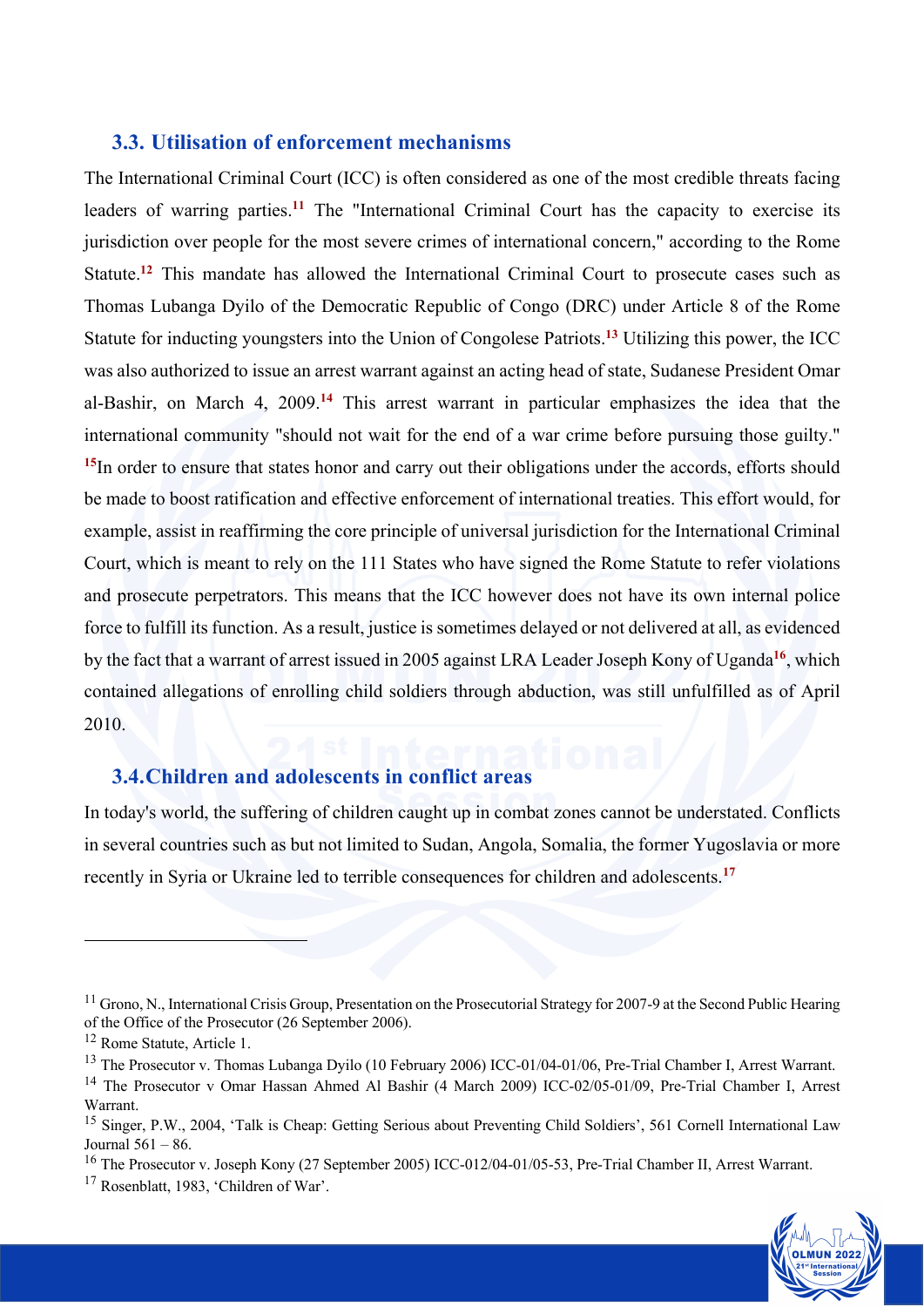Today's conflict is mostly an urban phenomenon, and it is a process involving the use of force of arms within a state, between parties within a nation, or among non-state/international actors. Conflict, as a noun, refers to the danger of real or implied use of violence, which can include but is not limited to, land, sea, and air warfare. Weapons, one or more military groups, and soldiers/civilians fighting on behalf of military organizations are all part of a conflict. It's vital to note that the terms "conflict" and "war" are not always equivalent. In order to be able to address the treatment of children and adolescents in crisis areas, understanding the devastating effects that conflict zones have, especially on children's health, is essential.

In the previous century, open warfare between sovereign nations gave place to internal armed conflicts, which frequently included covert assistance from other governments. In modern times, military strategy has changed to new strategies which for example seeks to conceal the differences between fighters and non-fighters by disguising combatants within the general population. This has the largest effect on children since many internal battles are fought along tribal lines, with any member of that tribe or group considered an enemy. **<sup>18</sup>**

In several conflicts, Children have additionally been *recruited* and had to serve not only as combatants, human shields or mine testers, but often as scouts, messenegers or even sex slaves for military leaders in conflict zones in over 85 countries. **<sup>19</sup>**

#### **3.5. Comprehensive definition of "Child soldiers"**

Under international law, a thorough definition of "child soldiers" is required. This is one of the most significant contradictions found in the Optional Protocol to the Convention on the Rights of the Child. The term "Child" is defined in the preamble as "any human being under the age of 18 years unless maturity is acquired earlier under the legislation relevant to the child." **<sup>20</sup>** Official interpretation is thus essential to prevent states from interpreting the phrase in a way that benefits them, such as prioritizing national interests over children's rights.

Given that children impacted by conflict are on the United Nations Security Agenda, as stated in Resolution 1261 of August 1999, UN institutions have a responsibility to investigate legal issues

 $^{20}$  Optional Protocol to the Convention on the Rights of the Involvement of Children in Armed Conflict, G.A. Res. 54/263, Articles 1 and 2, UN Doc. A/RES/54/263 (25 May 2000).



<sup>&</sup>lt;sup>18</sup> Amnesty International Sierra Leone, 'Prisoners of War? Children Detained in Barracks and Prison'. Amnesty International AFR 51/06/93.

<sup>&</sup>lt;sup>19</sup> Happold, M., 2005, 'Child Soldiers in International Law', Juris Publishing Inc., p. 6.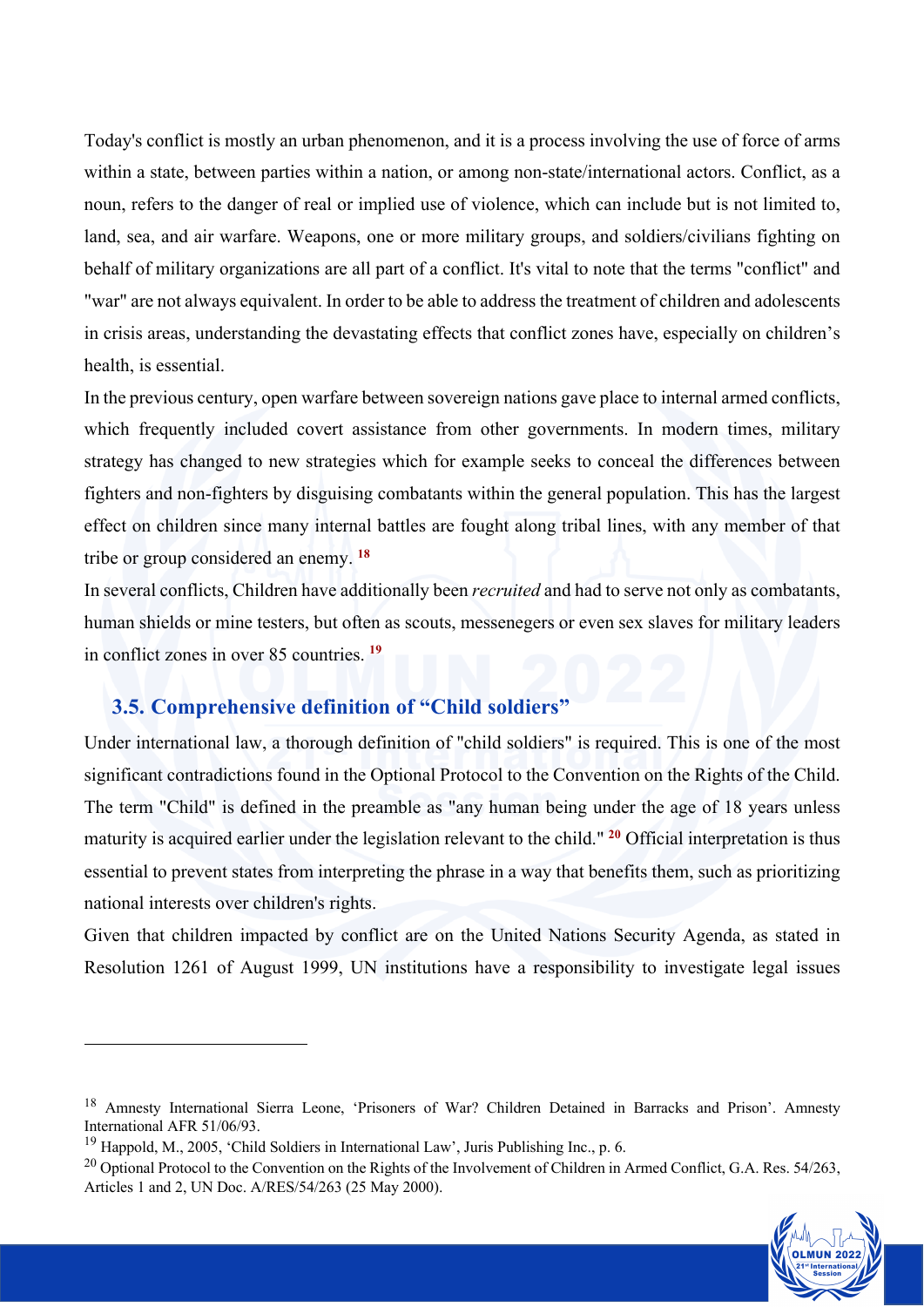relating to the protection of child soldiers.**<sup>21</sup>** As a result, the suffering of child soldiers is seen as part of the Security Council's primary role for sustaining international peace and security.**<sup>22</sup>**

Although it is acknowledged that there is no age at which brutal acts are acceptable, it is suggested that rather than prosecuting former child soldiers, efforts should be directed toward rehabilitating them in order to help them rebuild their broken societies and avoid being re-recruited into conflicts. In this regard, the International Criminal Court's Rome Statute specifies, for example, that it has no "jurisdiction over any individual under the age of 18 at the time of the alleged commission of the act." **<sup>23</sup>** States must also "attempt to establish" and hold people accountable for their conduct, according to this Article. As a result, the decision of the exact age at which a person must be held accountable has been left to the discretion of the individual States. **<sup>24</sup>** Uganda is one example of this predicament, where the Children Act establishes a 12-year minimum age for criminal culpability. This is despite Uganda's Constitution defining a child as anyone under the age of 18**<sup>25</sup>**, as well as the UN Standard Minimum Rules for the Administration of Juvenile Justice's recommendation that the minimum age not be set too low "bearing in mind the facts of a child's emotional, mental, and intellectual maturity." **<sup>26</sup>**

Nonetheless, children of all ages who are caught up in violent conflicts become refugees or are displaced in some way. It is thus inadvisable to designate them just as "child soldiers," and instead to take steps to reintegrate all youngsters involved in ill-armed conflicts back into their communities. This circumstance will allow them to feel more welcomed into society and work together to restore their war-torn nation, breaking the vicious cycle of rehabilitation followed by more conflict or reenlistment. At the Pan African Center for Peace and Conflict Resolution's Buduburam Refugee Camp in Ghana, for example, reintegration programs were implemented for all "conflict impacted youth of any age."**<sup>27</sup>** This program helped the children to feel that they were not only "child soldiers" but also a part of the society.**<sup>28</sup>**

<sup>&</sup>lt;sup>27</sup> Artemy Izmestiev, Buduburam Refugee Camp volunteer, Pan African Centre for Peace- Ghana, Interview by Janet McKnight, Accra, Ghana, (15 June 2009). <sup>28</sup> Ibid.



<sup>&</sup>lt;sup>21</sup> The Secretary-General, Report of the Secretary-General on Children and Armed Conflict, delivered to the General Assembly, UN Doc. A/58/546-S/2003/1053 (10 November 2003).

<sup>22</sup> UN Charter, Article 24(1).

<sup>23</sup> Rome Statute, Article 26.

<sup>24</sup> International Criminal Court, Article 30(3) (a).

<sup>&</sup>lt;sup>25</sup> The Children of Uganda (2002), S88; Constitution of Uganda (1995), Chapter XVII, Article 257(c).

<sup>26</sup> UN Standard Minimum Rules for the Administration of Juvenile Justice (1985), Article 4(1).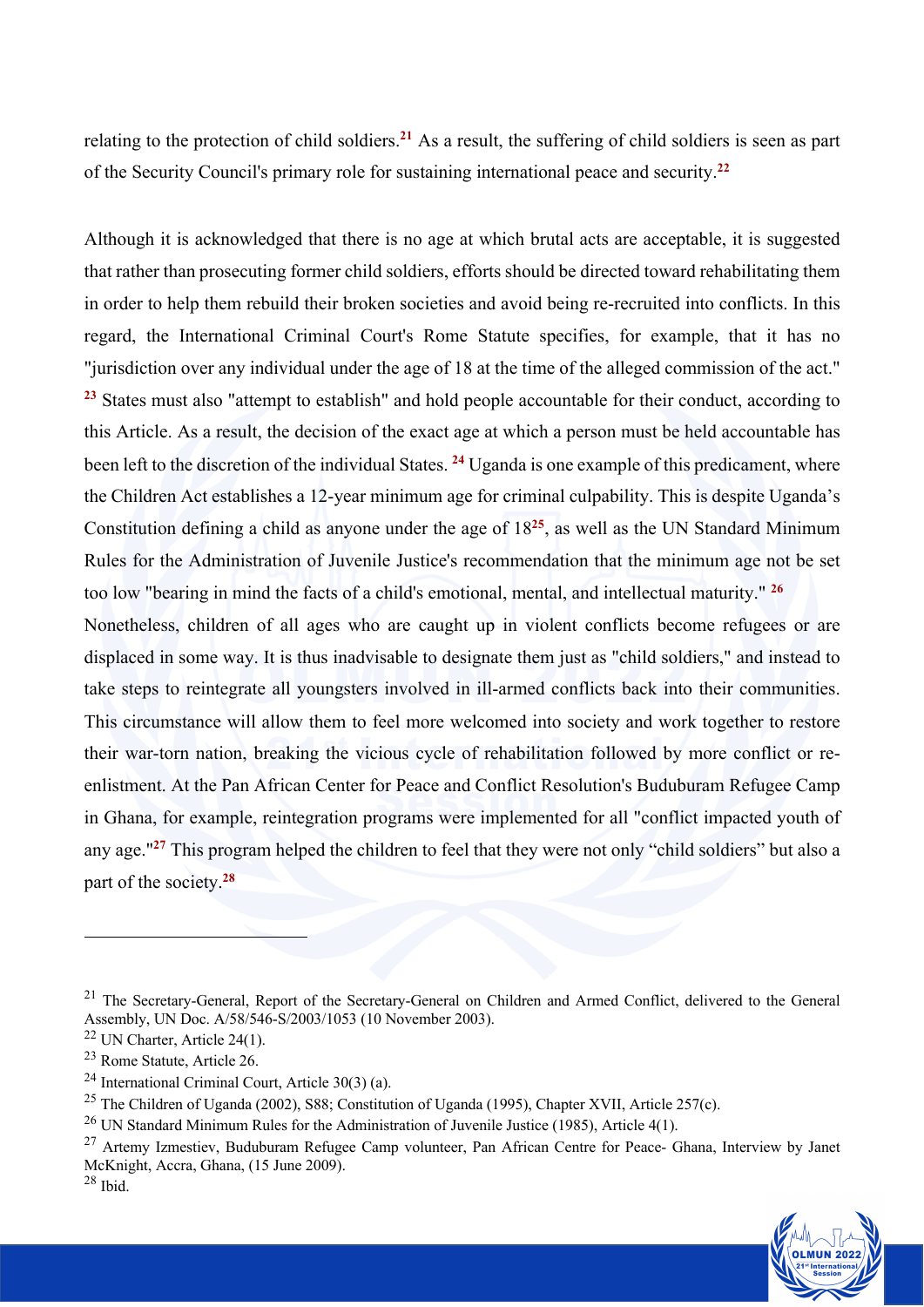#### **3.6. Mental health**

The development or deterioration of existing mental health problems may be attributable to the loss of life, loss of property/ possessions, personal danger or experiences, separation from family, socioeconomic peril, and general health.

Improvements in community-based mental health treatment for children and families are urgently needed. The effectiveness of "usual care" has been shown to have severe flaws in several studies. When handled by law enforcement rather than mental health providers after a crisis, children and adolescents show increasing numbers of inconsistent care, repeated emergency department (ED) visits, arrests and detentions. This highlights the need for a comprehensive coordinated crisis response system for children and youth.

Unfortunately, a large percentage of youth still lack access to basic health care. Even for individuals who have insurance, there are still gaps in access to mental health services. Significant inequities persist for young people of color, Indigenous children, and LGBTQ+ youth, preventing many of them from receiving the mental health care and support they require to thrive.

States should prioritize eliminating these barriers and increasing the whole continuum of prevention, treatment, and recovery programs, as well as integrating these services into situations where young people can access them.

# **3.7. COVID-19 and crisis response**

COVID-19 has had an unprecedented impact on children, making it the biggest crisis for children UNICEF has experienced in its 75-year existence, according to a study issued by the UN Children's Agency.

The report**<sup>29</sup>** *''Preventing a lost decade: Urgent action to reverse the devastating impact of COVID-19 on children and young people''* highlights the various ways in which COVID-19 is challenging decades of progress on key childhood challenges such as poverty, health, access to education, nutrition, child protection, and mental well-being. It states that over two years into the pandemic, COVID-19's



<sup>29</sup> https://www.unicef.org/reports/unicef-75-preventing-a-lost-decade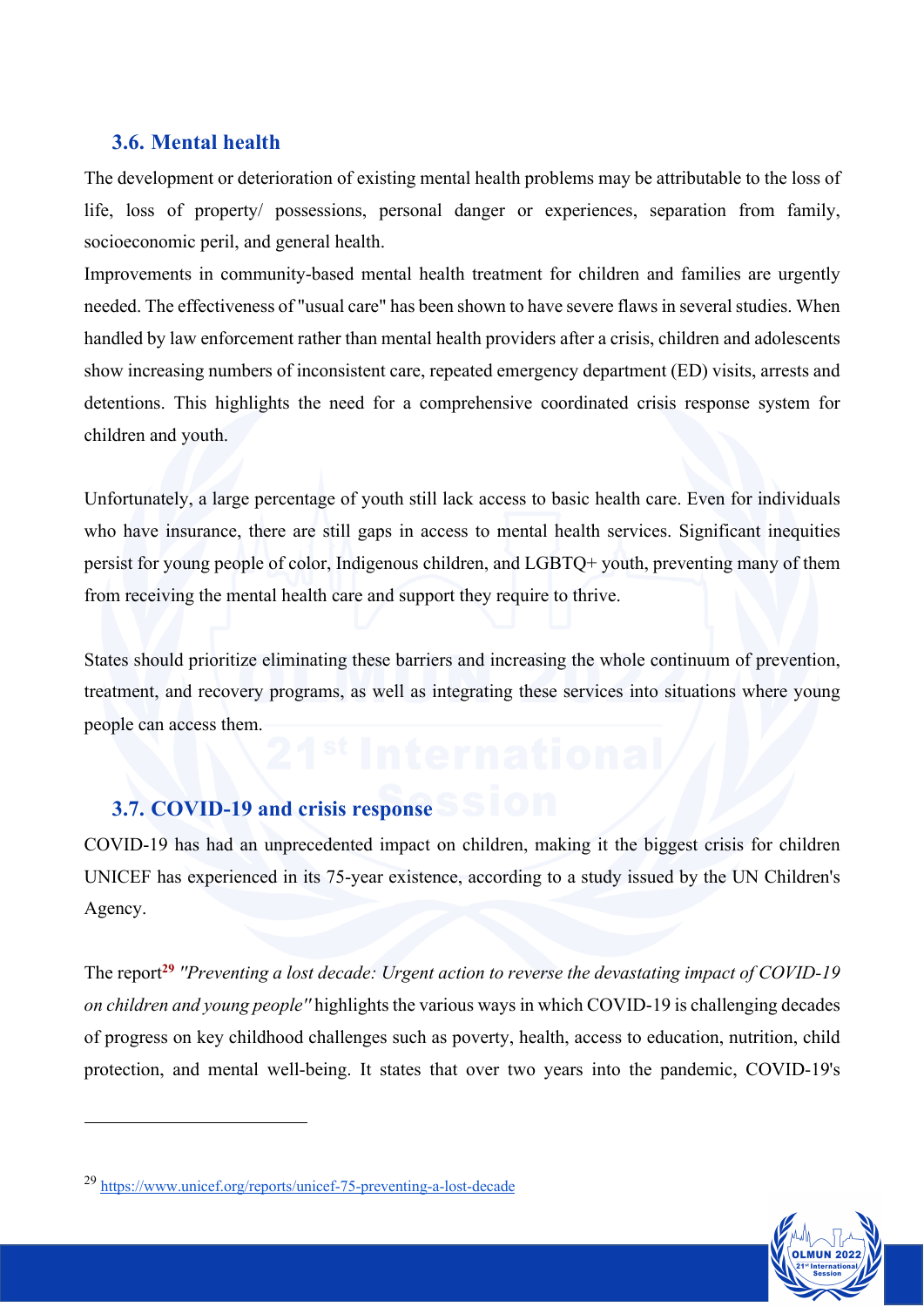pervasive impact is growing, increasing poverty, entrenching inequality, and jeopardizing children's rights at previously unseen levels.

According to the report, the pandemic has resulted in a staggering 100 million additional children living in multidimensional poverty, a 10% increase since 2019. Roughly 60 million more children are currently living in monetary poor homes than before the pandemic, which is more indicative of backsliding. Furthermore, over 23 million children would have missed out on critical vaccination in 2020, up roughly 4 million from 2019 and the biggest level in 11 years. The paper notes that regaining lost ground will be difficult — even in the best-case scenario, recovering and returning to pre-COVID child poverty levels will take seven to eight years. Even before the pandemic, there was an increase in demand for mental health services, particularly among youth. The COVID-19 pandemic has exacerbated the problem, causing social isolation, disruption of habits, and traumatic grieving in many adolescents and children. Epidemiological statistics currently reveal worrisome rates of behavioral medical requirements among school-aged children and adolescents, with considerable increases in the percentage of children and adolescents reporting moderate to severe anxiety and depression.

The following is taken from the report:

- Mental health conditions affect more than 13 percent of adolescents aged 10–19 worldwide. By October 2020, the pandemic had disrupted or halted critical mental health services in 93 percent of countries worldwide
- Up to 10 million additional child marriages can occur before the end of the decade as a result of the COVID-19 pandemic.
- The number of children in child labor has risen to 160 million worldwide an increase of 8.4 million children in the last four years. An additional 9 million children are at risk of being pushed into child labor by the end of 2022 as a result of the increase in poverty triggered by the pandemic.
- At the peak of the pandemic, 1.8 billion children lived in 104 countries where violence prevention and response services were seriously disrupted.
- 50 million children suffer from wasting, the most life-threatening form of malnutrition, and this figure could increase by 9 million by 2022 due to the pandemic's impact on children's diets, nutrition services, and feeding practices.

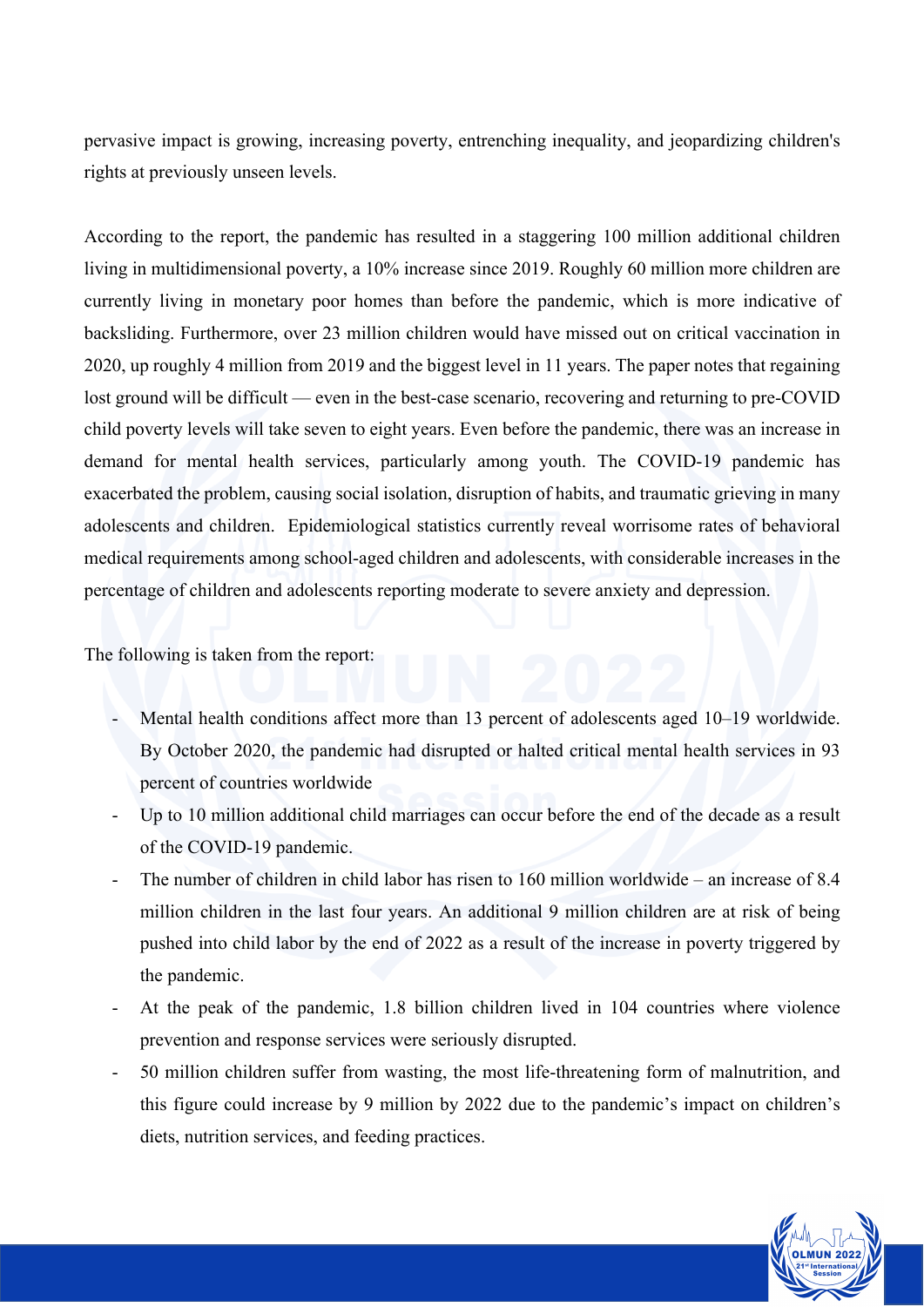Even while younger populations are less vulnerable to the CoV-SARS-2 virus and COVID-19 illness, the pressure on the health system generated by the pandemic poses significant risks to the health and well-being of children and adolescents. Countries dealing with the pandemic had and may have to shift considerable financial, commodity, and human resources away from routine service delivery. Vaccine programs, insecticide-treated bednet distribution initiatives, and delivery of treatments for common pediatric ailments including diarrhea and pneumonia have all seen extraordinary interruptions in recent months. Many families are also unable to bring their children to a health institution for treatment due to transportation issues or the fear of contracting COVID-19 in the process. These setbacks might lead to a major increase in preventable child death throughout the world.

As per evidence, children and adolescents are more likely to be exposed to violence during lockdowns, and teens may be at a higher risk of HIV infection and early pregnancy. All of these variables can have a detrimental influence on a child's or adolescent's health in the short and long term.

Furthermore, as a result of COVID-19 and pandemic response activities, children and adolescents are experiencing tremendous anxiety, stress, and disruptions in their everyday lives, including school cancellations, a lack of social gatherings and increasing social isolation. These pressures will represent a major threat to mental health and wellness in the near and distant future.

#### **3.8. Outlook**

Hence, improving the treatment of children and adolescents in crisis areas proves to be a multifaceted issue combining the need for both pressing, short term problems like armed conflicts or gender-based violence as well as long term problems such as a lack of education during crises. This complexity and multifactorial nature of the issue will from our point of view also be visible in the resolutions that will be worked on and potentially passed during this year's HRC.

The last pages just show a few ways children and adolescents and shall by now means give you an extensive list which would simply take way too much space. For example, this committee guide did not shine as much light on humanitarian issues surrounding the matter as one could or should. Focus on the areas that you deem the most important and try to create a constructive approach to them for your resolutions. This can include looking for solutions and approaches that have already shown success or promise in the past both on a UN or governmental scale as well as actions by NGOs.

## **4. List of helpful resources for your research**

We have collected a few links that can help you to start off your research. However, keep in mind that they are just meant as a friendly tip. Your research can and should go beyond these links and does not

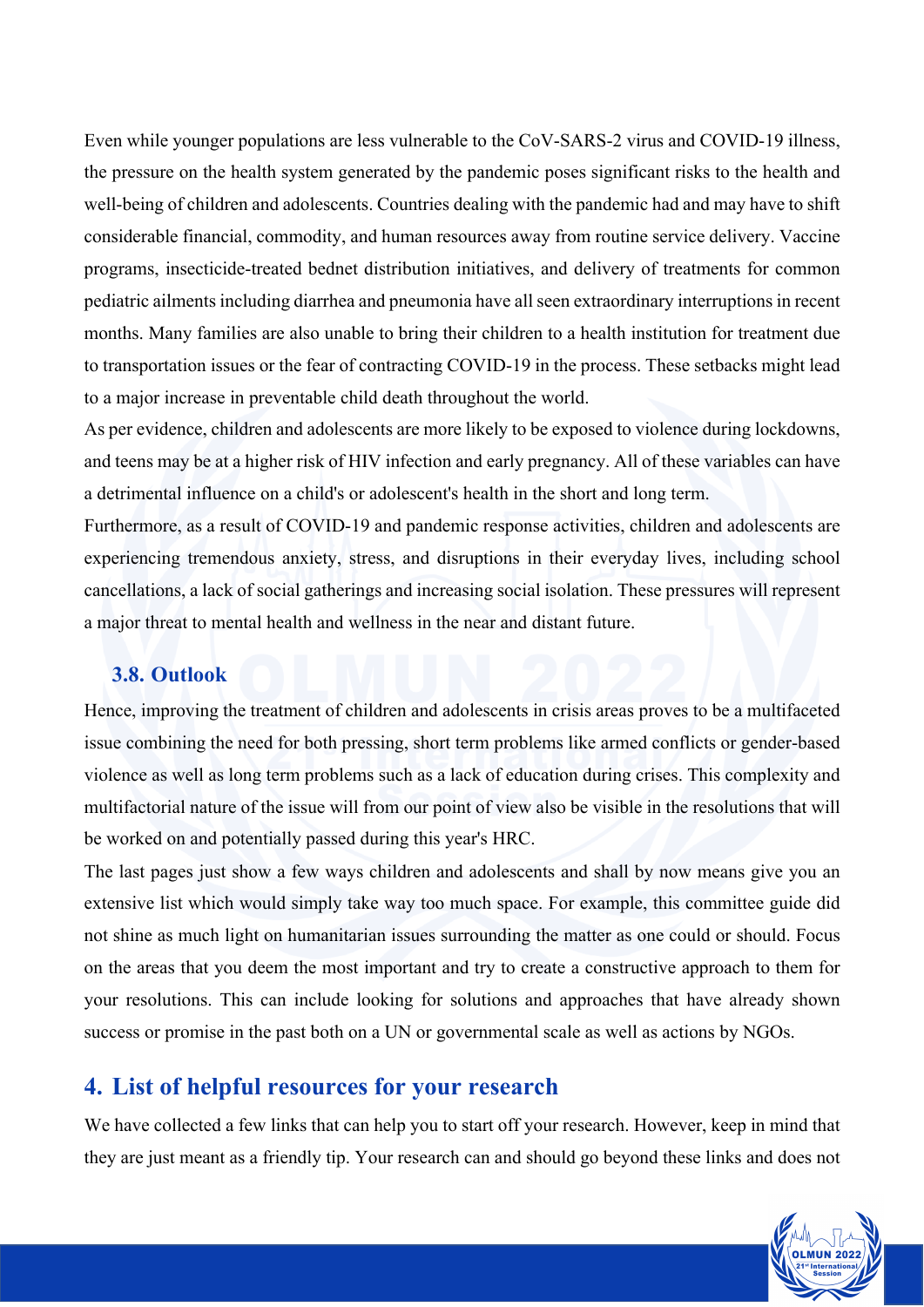necessarily have to include any of them. There is no right or wrong way to do this: For some of you, research will be almost more fun than the conference itself, for some it at first might feel like the most boring thing you have done in a long time. Try to get a feeling for the topic and find out why it matters to the government and people of the country you represent in our committee. During this process, we also encourage you to critically reflect on the topic yourself, even if the opinions you form are not supposed to find their way into your delegations policy statements or resolutions. While we encourage you to scan the internet for written sources, sometimes it can also be a good introduction to just watch YouTube Videos or TED talks on the issue at hand. It is on you to find your way of doing research that yields the results you are looking for and, just as important, lets you enjoy this process and allows you to follow your curiosity and interests.

#### **Related UN Resolutions and Actions**

- **S/RES/2601**
- **S/RES/2427**
- **S/RES/2143**
- https://documents-ddsny.un.org/doc/UNDOC/GEN/N99/248/59/PDF/N9924859.pdf?OpenElement
- https://www.un.org/development/desa/youth/un-system-activities-on-youth.html
- https://www.unicef.org/reports/state-worlds-children-2021
- https://www.unicef.org/emergencies
- https://www.unicef.org/
- https://www.ohchr.org/en
- https://www.unicef.org/adolescence/humanitarian-action
- https://blogs.unicef.org/evidence-for-action/time-to-ramp-up-psychosocial-support-foradolescents-in-crisis-settings/
- https://openknowledge.worldbank.org/handle/10986/9374
- https://www.unicef.org/children-under-attack
- https://www.unicef.org/protection/protecting-children-in-humanitarian-action
- -

#### **COVID-19 and Crisis Response**

- https://www.unicef.org/press-releases/covid-19-biggest-global-crisis-children-our-75-yearhistory-unicef

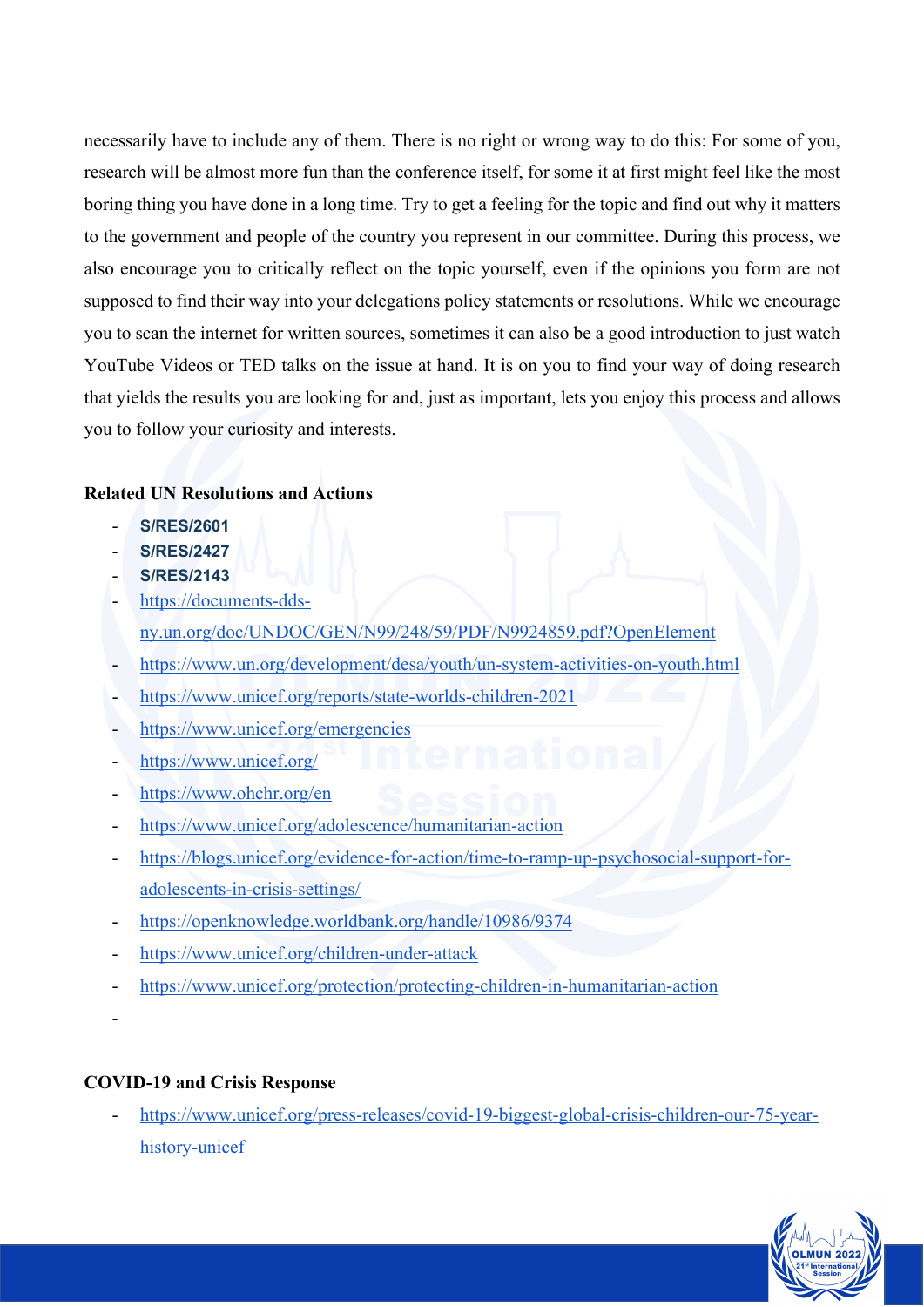- https://www.unicef-irc.org/publications/1165-supporting-families-and-children-beyondcovid-19-social-protection-in-high-income-countries.html
- https://www.coe.int/en/web/children/covid-19
- https://data.unicef.org/topic/child-health/child-health-and-covid-19/
- https://data.unicef.org/covid-19-and-children/
- https://www.frontiersin.org/articles/10.3389/fpubh.2021.644235/full

#### **Healthcare for Children and Adolescents**

- https://www.sciencedirect.com/science/article/abs/pii/027273589290005S
- https://www.whitehouse.gov/briefing-room/statements-releases/2021/10/19/fact-sheetimproving-access-and-care-for-youth-mental-health-and-substance-use-conditions/
- https://www.who.int/activities/improving-the-mental-and-brain-health-of-children-andadolescents
- https://www.unicef.org/laos/media/4816/file/IMPACT%20OF%20COVID-19%20ON%20ADOLESCENT%20WELLBEING%20AND%20MENTAL%20HEALTH.pd f
- https://www.apa.org/monitor/2022/01/special-childrens-mental-health
- https://www.npr.org/2021/10/20/1047624943/pediatricians-call-mental-health-crisis-amongkids-a-national-emergency
- https://conflictandhealth.biomedcentral.com/articles/10.1186/s13031-018-0153-1
- https://link.springer.com/article/10.1186/s12913-018-3366-5

# **5. How to prepare for this year's conference**

In preparation for this year's conference, you should prepare both a draft resolution and a policy statement which summarize your delegation's opinion on the topic. Each draft resolution should be at least one page long and concentrate on the Operative Clauses. Policy statements should be more concise and generally be limited to less than 200 words.

You will find more information on how such documents are written and structured in the OLMUN handbook which is available for free download in the download sections of OLMUN's official website (olmun.org).

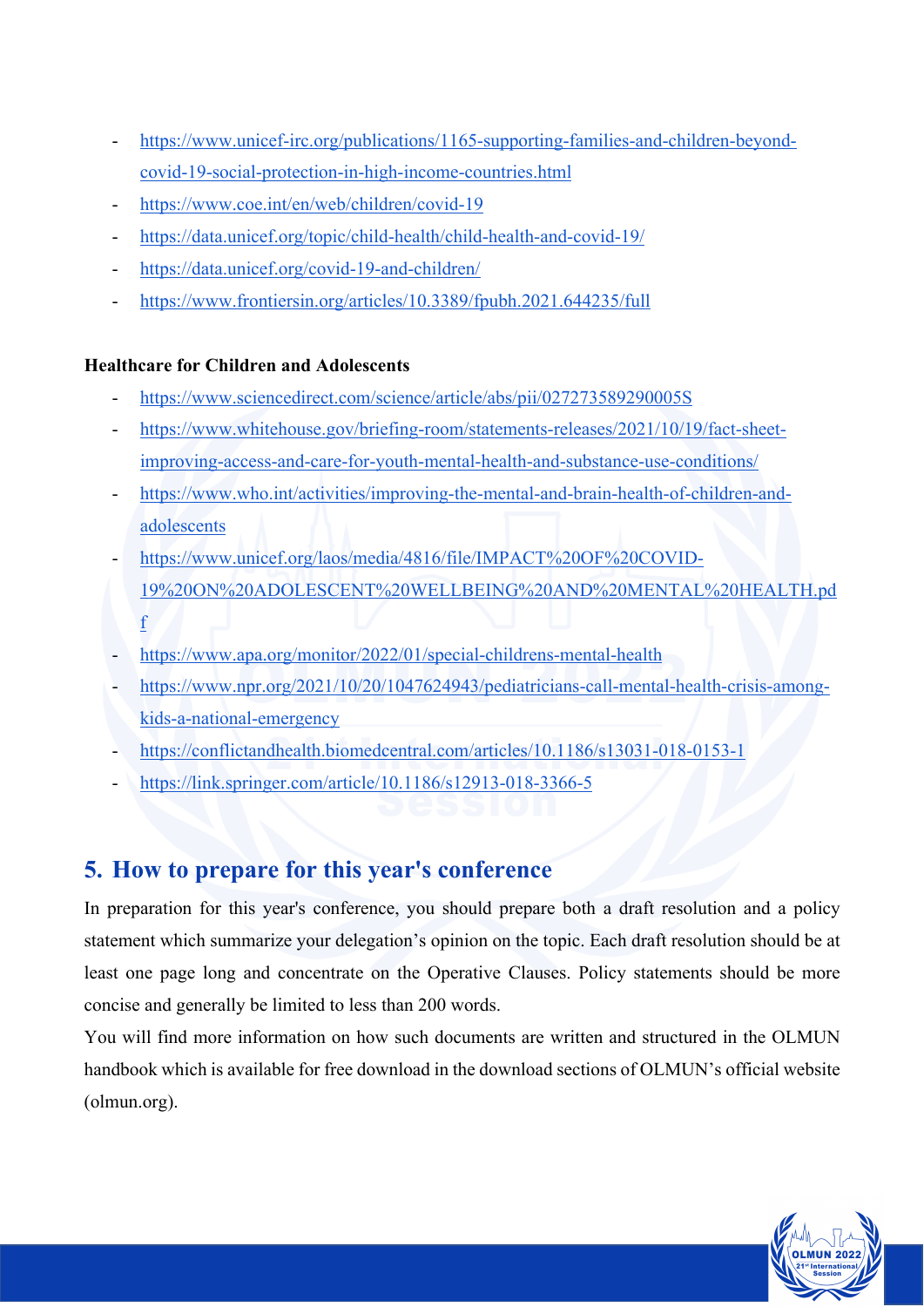To be able to support you in your preparations for this year's conference, we encourage you to **send us your policy statement by the 11th of June.** We will then look through all of your ideas and give you feedback and ideas that you can incorporate in your final stages of conference preparation.

Also, we would love to get to know you a little better in order to plan our committee sessions: Please let us know about your prior MUN-experiences, some of the things that you are looking forward to the most for this year's conference as well as things that might still worry you. You can just include those things in your mail when sending in your policy statements.

While the deadline is not mandatory, we will definitely create a list of delegates who decide to hand in their documents either too late or not at all.

Keep in mind that these delegations then might mysteriously find themselves to be targeted with punishments more frequently than others.

#### **6. Final words**

First, we want to put things into perspective. After a break of two years, we all will be in charge of bringing OLMUN back to Oldenburg in the best way possible. After living more in a global pandemic for more than two years, which came and still comes with severe consequences for many of us, we feel extremely fortunate to now be planning a committee, in which we can meet all of you face to face this coming June. We are looking forward to meeting more people in 4 days than it sometimes seems we have met in the last 12 months combined. To hear your first speeches, to learn about new points of view, to see the fear in your eyes light up once you discover how creative we actually got with punishment ideas. Honestly, even to watching the first ones of you fall asleep during committee sessions.

This year's OLMUN will depend on what we make of it. But, just as much as this includes putting effort into your research or in creating the best resolutions and policy statements possible, we also want to remind you that OLMUN is about having fun together. So yes, be well prepared (and take our deadlines seriously), but also just look forward to the conference with a smile. During the 4 days we have together, we will make sure that all of us feel comfortable and can enjoy the conference at our own pace. For some of you, becoming main submitters might seem like the biggest goal this year. For others, even attending the conference at all already is a big step out of the comfort zone. To us as chairs, both and everything in between are amazing.

So until June, get familiar with the rules and your country, get your outfits ready and look forward to the conference. Please, feel free to reach out to us if you feel overwhelmed with your preparations or